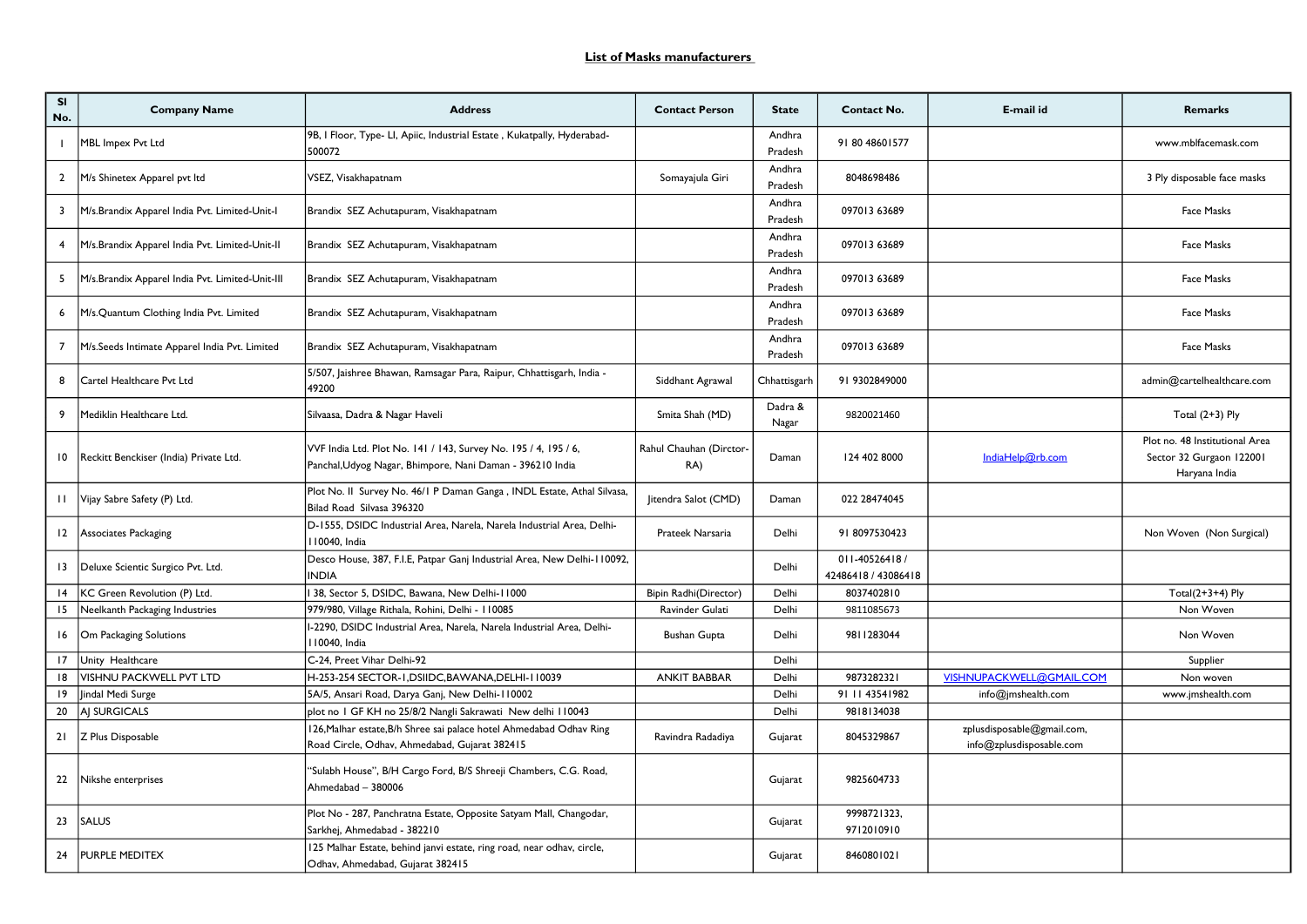| SI<br>No. | <b>Company Name</b>                 | <b>Address</b>                                                                                                                                         | <b>Contact Person</b>          | <b>State</b>        | Contact No.                         | E-mail id                        | <b>Remarks</b>           |
|-----------|-------------------------------------|--------------------------------------------------------------------------------------------------------------------------------------------------------|--------------------------------|---------------------|-------------------------------------|----------------------------------|--------------------------|
| 25        | M. S. Surgical                      | 59 Metro Compond, Near Mahindera Mill Road, Kalol North,<br>Gandhinagar-380001                                                                         |                                | Gujarat             | 91 79 65439135                      |                                  | www.mssurgical.in        |
| 26        | Salus Products                      | Ahmedabad Road, Ahmedabad-380001                                                                                                                       |                                | Gujarat             | 91 80 48954663                      |                                  | www.salusproduct.com     |
| 27        | <b>PPE Safety</b>                   | Kandla SEZ, Gandhidham, Gujarat                                                                                                                        |                                | Gujarat             | Shailendra Kumar/<br>9825324523     |                                  | Cotton Mask              |
| 28        | Euro trouser                        | Kandla SEZ, Gandhidham, Gujarat                                                                                                                        |                                | Gujarat             | litendra<br>Porswani/8140952915     |                                  | <b>Cotton Mask</b>       |
| 29        | <b>ITM</b> safety                   | Kandla SEZ, Gandhidham, Gujarat                                                                                                                        |                                | Gujarat             | Shakti Singh/<br>7698053222         |                                  | <b>Cotton Mask</b>       |
| 30        | BVH Manufacturing India Pvt Ltd     | Kandla SEZ, Gandhidham, Gujarat                                                                                                                        |                                | Gujarat             | Rajesh Rajpurohit/<br>9687631390    |                                  | Cotton Mask              |
| 31        | Noor Packaging                      | R/o Plot No 68- C, Near Radha Swami Satsang Centre, Gazipur Area,<br>Nangla Gujrao NIT, Faridabad-121004 & Plot No-179 Sohna road,<br>Faridabad-121004 | Ankur Soni (Proprieter)        | Haryana             | 9315011588                          |                                  |                          |
| 32        | Pacmatic Industries (P) Ltd.        | Plot No. 4 A, Shri Ram Marg, Sector 25, Part 2, Opposite Indo Farm,<br>Huda, Panipat-132103, Haryana, India                                            | Kunal Chanana<br>(Director)    | Haryana             | 9315011588                          |                                  |                          |
| 33        | JP Industries                       | I 199/2, Bhud, Baddi, Nalagarh Road, Baddi (H.P.)-173205                                                                                               |                                | Himachal<br>Pradesh | 9816044399,<br>01795244399          | jayanti_polymer@yahoo.co.in      |                          |
| 34        | UMASHANKAR TRADERS                  | No: 667, Anjana Nagar, Magadi Road, Bangalore 560091, Karnataka, India                                                                                 | <b>UMASHANKAR</b>              | Karnataka           | 9448369151                          | sales@sustraders.com             |                          |
| 35        | <b>ISYNPACK ZIPPER BAGS</b>         | SB 161, 3rd Cross, 1st Stage, Peenya Industrial Area, Bangalore 560058                                                                                 | <b>MANOI SHARMA</b>            | Karnataka           | 9972305889                          | manoj 1024in@yahoo.com           |                          |
| 36        | Neo Systek                          | 9, Gudu, Hosakerehalli Main Rd, near Vijaya Theatre, Ganapathi Nagar,<br>Bangalore-560026                                                              |                                | Karnataka           | 91 96861 94711                      |                                  |                          |
| 37        | it & lit Products                   | Lane No. 22, Janatha Road,, Vyttila, Kochi, Kerala, PIN - 682019, India,<br>Ernakulam, Kerala 680019                                                   |                                | Kerala              | 9388766858                          |                                  |                          |
|           | 38   SL Packaging (P) Ltd           | Suite No-101 & 102, Green Plaza, 67, Maharshi Devendra Road, Near<br>Nimtalla Fire Brigade, Jorabagan, Kolkata, West Bengal 700006                     | Gopal Sarai                    | Kolkata             | 8048404437                          |                                  | Non Woven (Non Surgical) |
| 39        | <b>INNOVATIVE LINEN</b>             | 37, Readymade Complex, Pardesipura, Indore (M.P.) - 452010                                                                                             | <b>VIRENDRA JAIN</b>           | Madhya<br>Pradesh   | 9827033244                          | innovativelinen23@rediffmail.com |                          |
| 40        | Amkay Products Pvt. Ltd.            | AMKAY ENCLAVE, 68-Rashmi Park Bunglow,<br>Dhumal Nagar, Waliv Road, Vasai (E) -401208. Dist: Thane,<br>MAHARASHTRA.INDIA                               | Himanshu Batavia<br>(Director) | Maharashtra         | 7720085358                          | info@amkayproducts.com           |                          |
| 41        | <b>Bell Cross Industries</b>        | Bellcross Industries Pvt Ltd, 229, Sarita, Prabhat Industrial Estate, Dahisar<br>East, Mumbai - 400068                                                 | Nikunj Kedia (Director)        | Maharashtra         | 022 2896 1566                       |                                  |                          |
| 42        | Thea-Tex Healthcare (India) Pvt Ltd | Anand Mangal Industrial Estate, Sativali Road, Waliv Phata,<br>Vasai East, 401 208, Maharashtra, India.                                                | Anand Singh (CEO)              | Maharashtra         | 0250-6450283 /<br>6452358 / 2480289 | contact@thea-tex.com             | Total $(2+3+4)$ Ply      |
| 43        | Ramya Impex Pvt Ltd                 | 211, Shiv Sagar Ind. Estate Kotkar Road, Off, Aarey Rd, Goregaon, East,<br>Maharashtra 400063                                                          | <b>Bimal Vasani</b>            | Maharashtra         | 9892205939                          | info@ramyagroup.in               |                          |
| 44        | MAGNUM HEALTH & SAFETY PVT LT       | 602, Mamta Heights, Devidas Lane, Borivali (West), Mumbai - 400 103,<br>Maharashtra, INDIA.                                                            | <b>RUPESH SHAH</b>             | Maharashtra         | 8080850482                          | sales@magnumohs.com              |                          |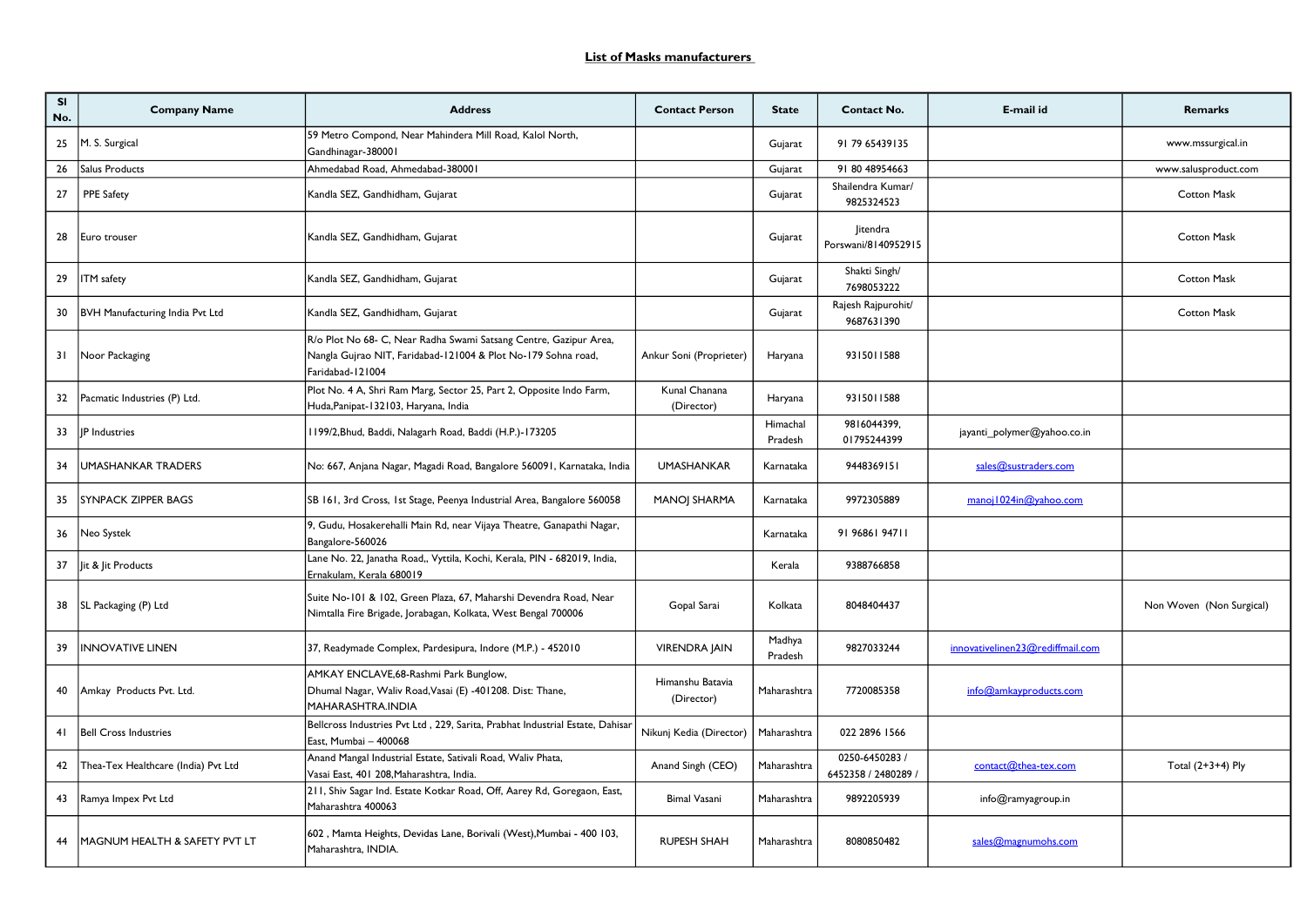| <b>SI</b><br>No. | <b>Company Name</b>                                   | <b>Address</b>                                                                                                        | <b>Contact Person</b>              | <b>State</b>     | <b>Contact No.</b>           | E-mail id                         | Remarks                     |
|------------------|-------------------------------------------------------|-----------------------------------------------------------------------------------------------------------------------|------------------------------------|------------------|------------------------------|-----------------------------------|-----------------------------|
| 45               | Kwalitex Healthcare Pvt Ltd                           | Plot No. 306, Wagle Industrial Area, MIDC, Thane West, Thane-400604                                                   |                                    | Maharashtra      | 91 80 48762607               |                                   | www.kwalityhealthcare.co.in |
| 46               | Gaurav Chamodi                                        |                                                                                                                       | Gaurav Chamodi                     | <b>NA</b>        |                              | rodas meditech@yahoo.in           |                             |
| 47               | <b>VISHWAS ASSOCIATES</b>                             |                                                                                                                       | <b>ADHINARAYAN GARU</b>            | <b>NA</b>        | 7013763790                   |                                   |                             |
| 48               | Ridhi Sidhi Enterprises                               | Plot no. 1533B, Sector 82, JLPL Industrial Area, Mohali, Punjab, 160055<br>India                                      | Naveen Aggarwal                    | Punjab           | 098886 88417                 | rsenterprises.derabassi@gmail.com |                             |
| 49               | Sri Vishnu Disposables Pvt Ltd                        | No. 213/7, Gandhi Road Extension, D. K. Naidu Nagar, Sriperumbudur,<br>Chennai-602105                                 |                                    | Tamil Nadu       | 91 80 48763496               | www.srivishnudisposables.com      |                             |
| 50               | <b>AM Nonwovens</b>                                   | AM Nonwovens, No.79/38-B, Jeeva Street, Kattabomman Nagar,<br>Narimedu, Madurai - 625002. INIDA                       |                                    | Tamilnadu        | 8098111111                   |                                   |                             |
| -51              | CareNow Medical Pvt. Ltd.                             | 3/272-5, Neelambur Road, Muthugoundenpudur, Coimbatore, Tamil<br>Nadu 641406                                          | Anand Venkatachalam<br>(MD)        | Tamilnadu        | 9943034949                   | info@carenow.com                  | Air Filtration Mask         |
| 52               | Sri Vishnu Disposables Pvt Ltd.                       | No. 213/7, Gandhi Road Extension, D. K. Naidu Nagar, Sriperumbudur,<br>Chennai, Tamil Nadu 602105                     | Mr. D. Subramani                   | Tamilnadu        | 8939988100                   | srivishnu.industries I0@gmail.com |                             |
| 53               | <b>RANI MARKETING</b>                                 | No. 4, Kumaraguru, 1st Street, Lakshmipuram, Thiruvanmiyur, Adyar,<br>Chennai-600041, Tamil Nadu, India               |                                    | Tamilnadu        | 9840909467                   |                                   |                             |
| 54               | <b>NEW TECH</b>                                       | 2, SANJEEVI NAGAR, CAUVRY RIVR, SANJEEVI NAGAR, TRICHY-<br>620002.                                                    | <b>SIVA KUMAR</b>                  | Tamilnadu        | 9344055554                   |                                   |                             |
| 55               | <b>SWASTIMED</b>                                      | No.66, Sathya Nagar, 1st Street, Villivakkam, Chennai - 600 049.                                                      |                                    | Tamilnadu        | 9884012382, 87545<br>43314   | swastimed@gmail.com               |                             |
| 56               | MBL Impex                                             | 9B, First Floor, APIIC, IE, Prashanti Nagar, Kukatpally Industrial Estate,<br>Kukatpally, Hyderabad, Telangana 500072 | P. Shivakumar (Accounts)           | Telangana        | 8048112229                   |                                   | Total $(2+3)$ Ply           |
| 57               | Medicube Healthcare Pvt. Ltd                          | Plot No. 6-9, SY. No. 323, Babaguda Village, Hyderabad, 500078                                                        | <b>Rohit Reddy</b><br>Aragonda(MD) | Telangana        | 081439 10410                 |                                   |                             |
| 58               | Sree krisna Medineeds                                 | Plot No.35, First floor, TIE, IDA, Balanagar, Hyderabad, Telangana 500037                                             | P Raju (Accounts)                  | Telangana        | 080082 99444                 |                                   | Total $(2+3)$ Ply           |
| 59               | YVR Medivision Pvt. Ltd.                              | Plot No. 19, IDA, Balanagar, Hyderabad, Telangana 500037                                                              | Sree Kanth Kante<br>(Director)     | Telangana        | 9505504253                   |                                   |                             |
| 60               | <b>Fashion Art</b>                                    | C 138 Sector 65 Noida, Uttar Pradesh 201301                                                                           |                                    | Uttar<br>Pradesh | 9891338389                   |                                   | Non Woven                   |
| 61               | <b>Romsons Medicons</b>                               | E-20, Foundry Nagar, Agra, Uttar Pradesh 282006                                                                       | Vikas Khanna                       | Uttar<br>Pradesh | 011 42630000                 |                                   |                             |
| 62               | lSeth Pharma                                          | 78 Deendayal Nagar,, Kanpur - 208002, Uttar Pradesh, India                                                            | Vijay Kumar Seth<br>(Proprieter)   | Uttar<br>Pradesh | 9336944460                   |                                   |                             |
| 63               | SPM Medicare Pvt. Ltd.                                | B-40, Phase-II, Noida, Uttar Pradesh-201305, Noida, Uttar Pradesh<br>201305                                           | Umang Mathur (MD)                  | Uttar<br>Pradesh | 8407070718                   | info@spmmedicare.com              |                             |
| 64               | Heuer International                                   | NSEZ, Noida                                                                                                           |                                    | Uttar<br>Pradesh | Kamlesh Gupta/<br>7827282418 |                                   | 2/3 Ply mask                |
| 65               | Veexel Drugs and Pharmaceuticals Products Pvt<br>Ltd. | Greater Noida, under Jurisdiction of NSEZ, Noida                                                                      |                                    | Uttar<br>Pradesh | Vipin Bansal/<br>9891784746  |                                   | 2/3 Ply mask                |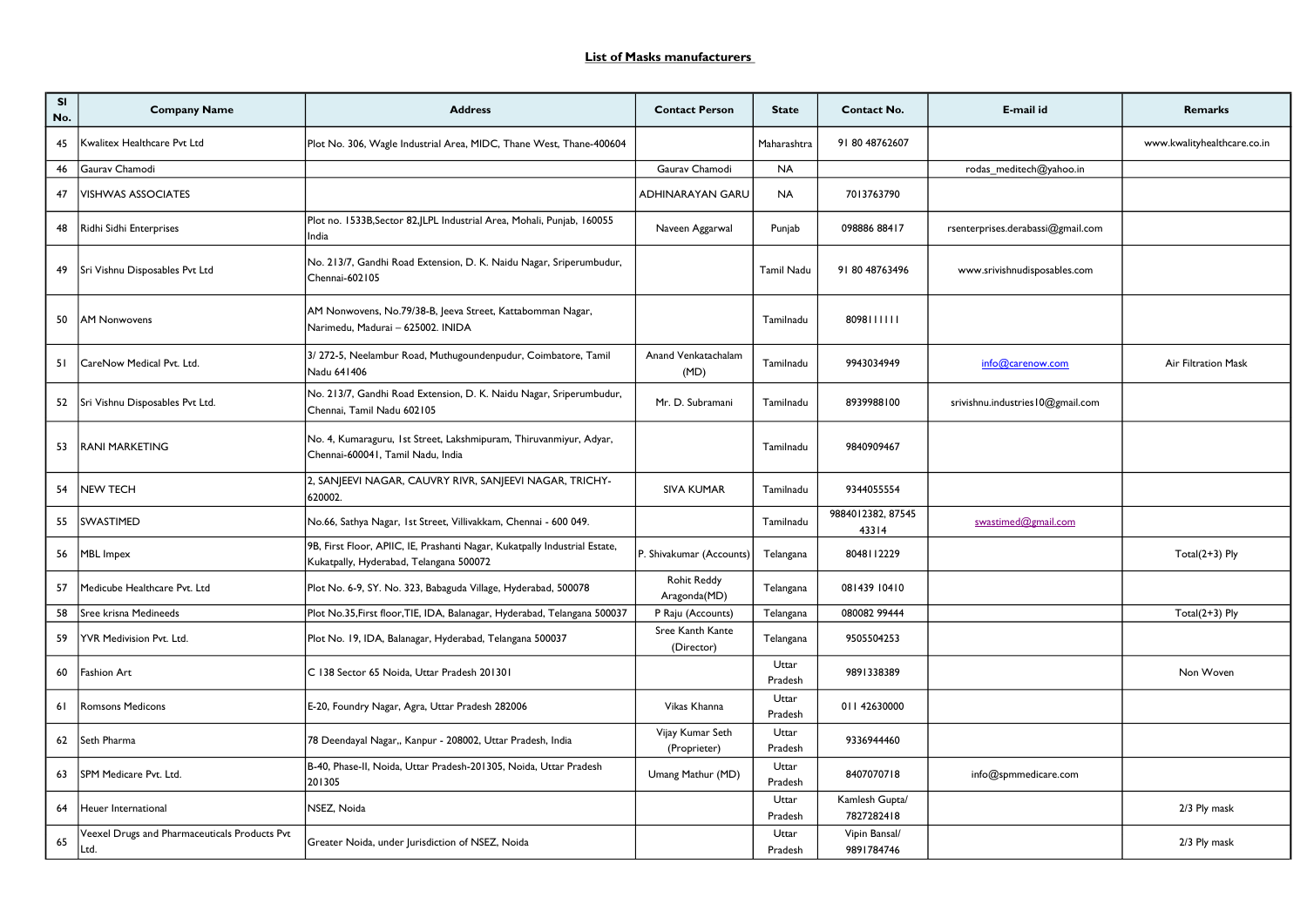| No. | <b>Company Name</b>                    | <b>Address</b>                                                                    | <b>Contact Person</b>            | <b>State</b>       | <b>Contact No.</b> | E-mail id             | <b>Remarks</b> |
|-----|----------------------------------------|-----------------------------------------------------------------------------------|----------------------------------|--------------------|--------------------|-----------------------|----------------|
| 66  | Uttarakhand Surgicals                  | KHASRA NO 1043,041 CAMP ROAD, SELAKUI INDUSTRIAL AREA -<br>DEHRADUN (UTTARAKHAND) | Tarun lain                       | Uttarakhnad        | 9319703721         |                       |                |
|     | Premium Healthcare Disposables         | Roy Para, Near Vivekananda Club, Hatiara, Kolkata, West Bengal 700157             | Nandi (Accountant)   West Bengal |                    | 033 2572 0050      |                       |                |
|     | 68   Plasti Surge Industries Pvt. Ltd. | A-70 M.I.D.C Industrial Area, P. B. No. 95 Amravati Amravati MH 444607            |                                  | <b>Maharashtra</b> | 0721 2521295       | nitindodeja@gmail.com |                |

|    | List of N-95 Mask manufacturers           |                                                                                                            |              |                   |                                             |                             |                          |  |  |
|----|-------------------------------------------|------------------------------------------------------------------------------------------------------------|--------------|-------------------|---------------------------------------------|-----------------------------|--------------------------|--|--|
| 69 | Taevas Life Sciences Pyt Ltd              | 2-3/AC/83, Aparna County, Miyapur, Hyderabad-500049                                                        |              | Andhra<br>Pradesh | 6301945506                                  |                             | N-95 Masks Manufacturers |  |  |
| 70 | Cartel Healthcare Pvt Ltd                 | 5/507, Jaishree Bhawan, Ramsagar Para, Raipur-49200                                                        |              | Chhatisgarh       | 91 771 4046000                              | cartelhealthcare@gmail.com  | N-95 Masks Manufacturers |  |  |
| 71 | <b>RENNEX MEDICAL</b>                     | RENNEX MEDICAL.4/1 EAST PATEL NAGAR. NEW DELHI-110008                                                      |              | Delhi             | 91 11 2576 2810                             |                             | N-95 Masks Manufacturers |  |  |
| 72 | Shaktam Health Care Products              | Address:- C-247, LANE NO. 8, LORD KRISHNA ROAD, MAJLIS PARK,<br>.DELHI-110033                              | Rakesh Gupta | Delhi             | 9868341108                                  |                             | N-95 Masks Manufacturers |  |  |
| 73 | Crusaders Technologies India Pvt Ltd      | Ground Floor, A-2/98/1, Nauroji Nagar, Safdarjung Enclave, New Delhi-<br>110029                            |              | Delhi             | 91 11 26174847                              |                             | N-95 Masks Manufacturers |  |  |
| 74 | Vee Excel Drugs & Pharmaceuticals Pvt Ltd | G-16 PREET VIHARVIKASH MARG DELHI DL 110092                                                                | Vipin Bansal | Delhi             | 9891784746                                  | vipinbansal@vxldrugs.com    | N-95 Masks Manufacturers |  |  |
| 75 | <b>PROMAX SAFETY AND FIRE SERVICES</b>    | PLOT NO III, NEW GIDC, GUNDLAV, VALSAD-396035                                                              |              | Gujarat           | 91-2632-326201                              | info@promaxmask.com         | N-95 Masks Manufacturers |  |  |
| 76 | Xtrek Life-Science Pvt Ltd                | 84, Jesal Society, Opp. Sahyog, Refinery Road, Gorwa, Vadodra-390016                                       |              | Gujarat           | 91 7202060929,<br>9586383028,<br>7405326986 |                             | N-95 Masks Manufacturers |  |  |
| 77 | Dzire Surgical India Pvt Ltd              | 508, City Center, Station Road, Near Lal Darwaja, Surat-395003                                             |              | Gujarat           | 91 955 8899077                              | info@dziresurgicalindia.com | N-95 Masks Manufacturers |  |  |
| 78 | International Biological Laboratories     | Interlabs Complex, Cross Road No. 8, Ambala Cantt Ambala, Haryana-<br>133001                               |              | Haryana           | 91 171 264 1604                             | info@interlabs-india.com    | N-95 Masks Manufacturers |  |  |
| 79 | M-tex Global (India) Pvt Ltd              | 704B, The Arcadia (Unitec, Block A, South City II, Gurgaon-122018                                          |              | Haryana           | 9643712151                                  | mtex.india@mtexglobal.com   | N-95 Masks Manufacturers |  |  |
| 80 | 3M India Ltd                              | Concorde Block, UB City<br>24, Vittal Mallya Road, Bangalore-560001                                        |              | Karnataka         | I-800-425-3030                              |                             | N-95 Masks Manufacturers |  |  |
| 81 | Symon Surgicals Corp                      | Room No. 42-43, 4th Floor, Tagore Center, Dawa Vazar, 13-14, R.n.t.<br>Marg, Indore-452001                 |              | Madhya<br>Pradesh | 91 80 37400621                              |                             | N-95 Masks Manufacturers |  |  |
| 82 | 3M India Ltd                              | Address:- B-20, MIDC, RanjangaonTalShirur, Pune-412220                                                     |              | Maharashtra       | I-800-425-3030                              |                             | N-95 Masks Manufacturers |  |  |
| 83 | Venus Safety & Health Pvt.Ltd.            | Address:- PLOT NO.L-17, MIDC, TALUKA : PANVEL, TALOJA, PIN-<br>410208                                      |              | Maharashtra       | 1800 22 2646                                |                             | N-95 Masks Manufacturers |  |  |
| 84 | Magnum Health & Safety Pvt Ltd            | Unit No.21, 22, 23, Ground Floor, Supreme Estate, Survey No. 14, H. No.<br>2, Village Devdal, VASAI-401203 |              | Maharashtra       | 91 8080850482                               |                             | N-95 Masks Manufacturers |  |  |
| 85 | <b>JOSEPH LESLIE &amp; COMPANY LLP</b>    | 205/206, JAWAHAR INDUSTRIAL ESTATE, KAMOTHE, ,PANVEL,<br>NAVI MUMBAI, PANVEL-410209                        |              | Maharashtra       | 022 2422 7198                               |                             | N-95 Masks Manufacturers |  |  |
| 86 | Venus Safety and Health Pvt Ltd           | L75/76, Tondre village, MIDC, Taloja, Maharatshtra-410208                                                  |              | Maharashtra       | 91 22 274 10018                             | info@venusohs.com           | N-95 Masks Manufacturers |  |  |
| 87 | Bellcross Industries Pvt Ltd              | 229, Sarita, Prabhat Industrial Estate, Dahisar East, Mumbai-400068                                        |              | Maharashtra       | 91 80 48763794                              |                             | N-95 Masks Manufacturers |  |  |
| 88 | Durasafe Enterprises                      | Harihar Complex, Building No. A13, Gala No.116, Dapoda Village,<br>Bhiwandi-421301                         |              | Maharshtra        | 91 9820868378                               |                             | N-95 Masks Manufacturers |  |  |
| 89 | <b>SURGEINE SAFETY PRODUCTS</b>           | Address:- D-9, INDL. FOCAL POINT, PHAGWARA<br>ROAD, HOSHIARPUR, PIN:-146001                                |              | Punjab            | 91 9350 990 935                             |                             | N-95 Masks Manufacturers |  |  |